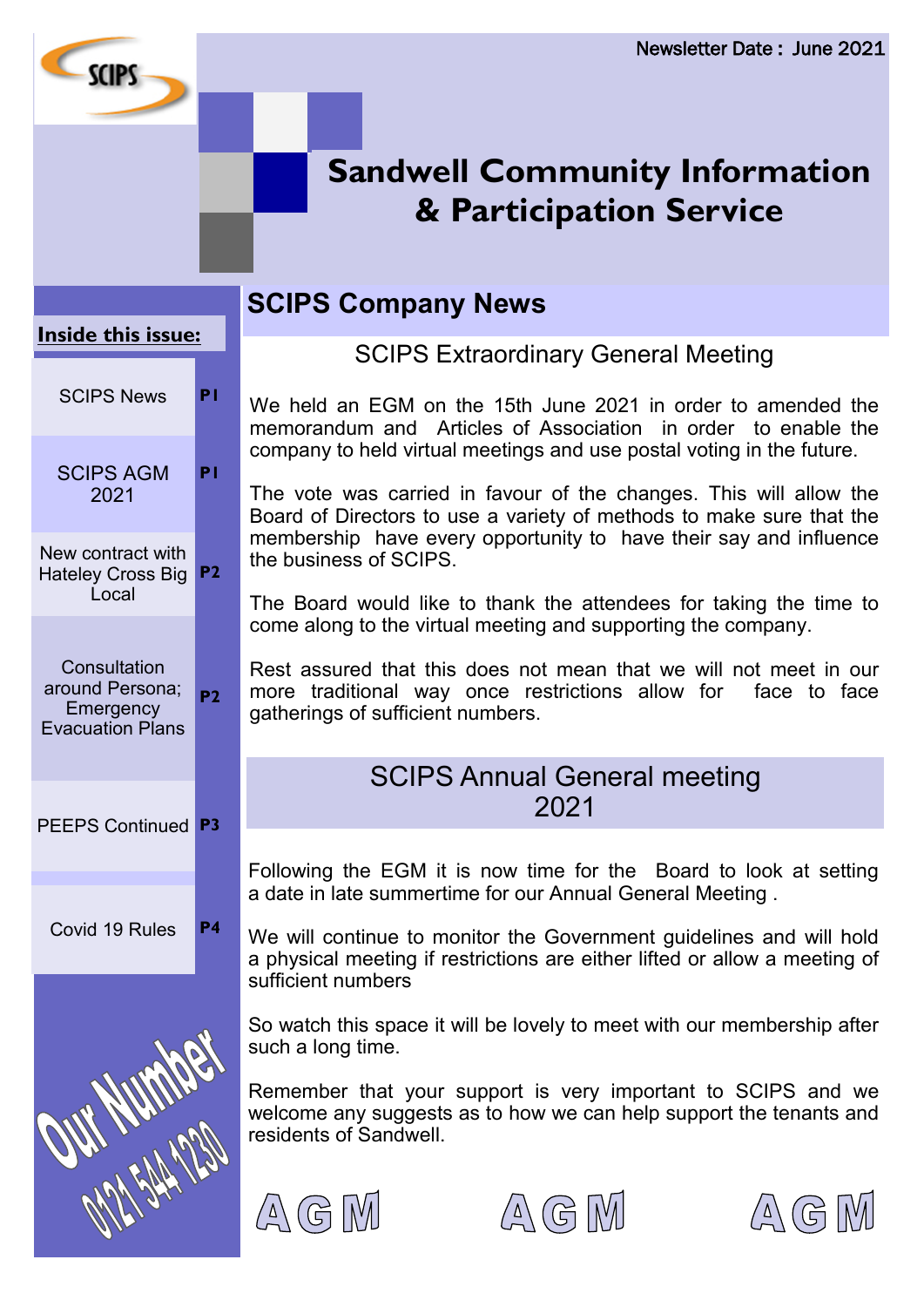

## New Contract with Hateley Cross Big Local

SCIPS have successfully completed their contract with HCBL finishing on the 30th June 2021.

We are delighted to announce that HCBL partnership have asked SCIPS to carry on providing support for the next two years with a view to extending that for a further 2.5 years .

The final plan covering the next 4.5 years has been sent to Big Lottery for sign off by the end of June 2021.

There are lots of exciting plans around green spaces, small grant, increased involvement and fun activities for the communities of Hateley Heath/Stone Cross which make up the HCBL area.



Pictured here are the Hateley Cross partnership attending a covid compliant socially distanced meeting to sign off their new plan for submission to Big Local to gain plan approval.

The plan covers a number of themes including Community Pride, Community Aspirations and Community Spirit and Involvement

# Consultation around Personal Emergency Evacuation Plans







It has been four years since the Grenfell tragedy, which had a grave impact upon lives, and the community of Grenfell. In the wake of the tragedy there has been a public inquiry. Phase one of the inquiry has made several recommendations and is having a significant impact to social housing legislation.

One of the recommendations from the inquiry so far, has been Personal Emergency Evacuation Plans (PEEPs), for residents living in high rise residential buildings. PEEPs are evacuation plans prepared in advance of an emergency, for people who may require assistance to leave a building in the event of a fire. This could be someone who is elderly, frail, a person with a disability or someone who has a temporary injury such as a broken limb, which impacts on their ability to leave a building safely in the event of a fire emergency.

The publication of Phase 1 of the Grenfell enquiry has made a recommendation 'that the owner and manager of every high-rise residential building be required by law to prepare personal emergency evacuation plans (PEEPs) for all residents whose ability to self-evacuate may be compromised (such as persons with reduced mobility or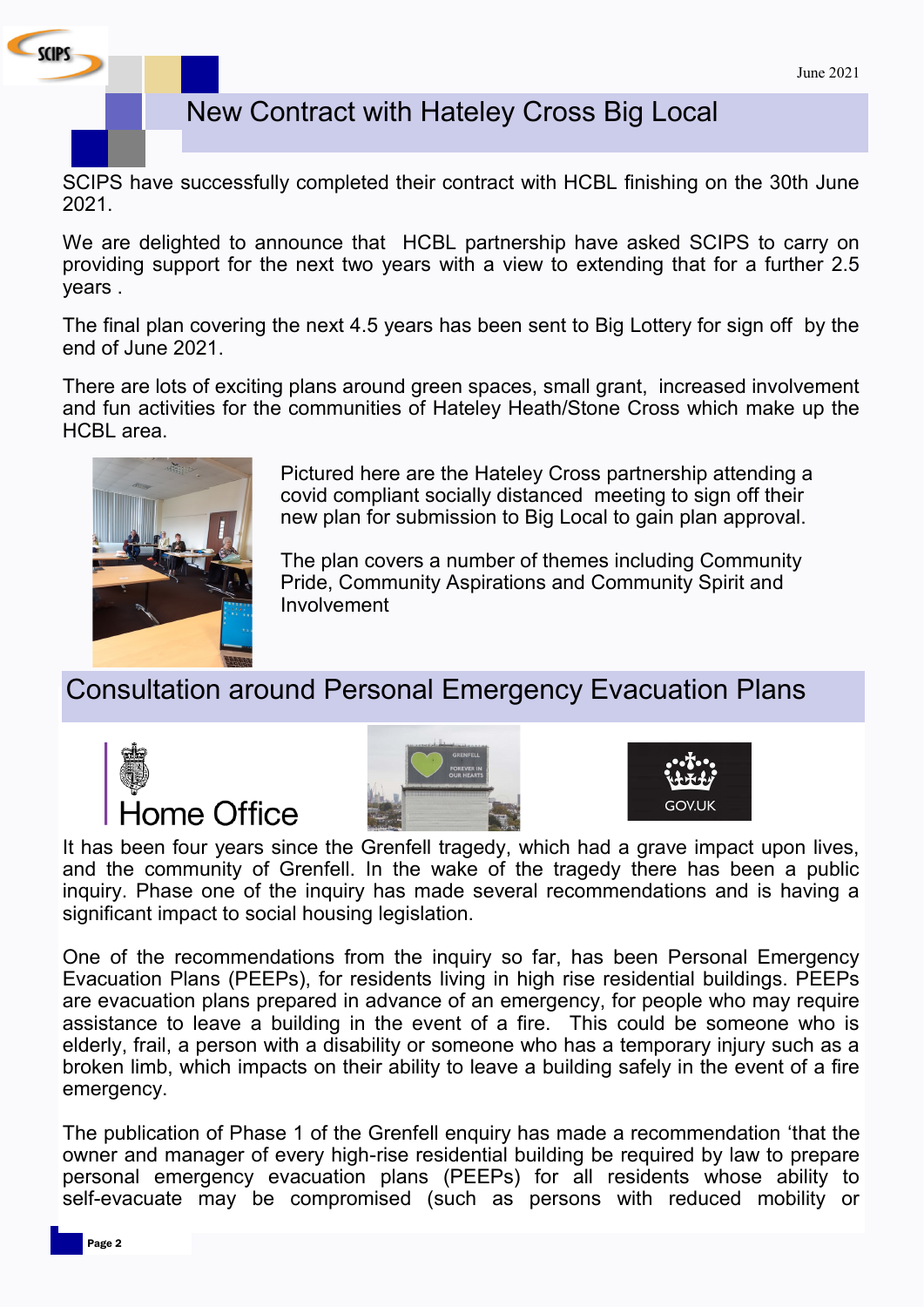

cognition)'. As a direct result of the recommendation, proposals are now being considered as to how PEEPs may be utilised for tenants and residents living within high rise accommodation.

On the 8th June 2021 the government published a consultation paper about PEEPs, the consultation closes on the 19th July. The general public are being invited to provide comment on four proposals within the consultation document. The outcome of the feedback given, is to devise legislation to extend PEEPs to high rise accommodation by the autumn of 2021. Responses to the consultation are being sort out from anyone who has an interest. Including tenants, residents, groups or other interested parties such as key stakeholders. The consultation focuses on the following proposals:-

**Proposal 1:** We propose to require the Responsible Person to prepare a PEEP for every resident in a high-rise residential building who self-identifies to them as unable to self-evacuate and to do so in consultation with them. Key to this proposal is the proactive role the Responsible Person would need to take to actively share fire safety information with residents.

**Proposal 2:** We propose to provide a PEEP template to assist the Responsible Person and the residents in completing the PEEP, and to support consistency at a national level.

**Proposal 3:** We propose to require the Responsible Person to complete and keep up to date information about residents in their building who would have difficulty self-evacuating in the event of a fire (and who have voluntarily self-identified as 26 such), and to place it in an information box on the premises to assist effective evacuation during a rescue by the Fire and Rescue Service.

**Proposal 4:** We propose, in order to assist the Responsible Person and support consistency at a national level, to provide a template to capture the key information to be provided in the information box.

As a member of SCIPS you may have an interest in responding to this consultation, either as a resident of a high-rise block, a TRA whose members live high-rise accommodation or you may have family or friends or know someone who might want to contribute. There are two ways which you can respond to the consultation. For anyone who is confident with their digital skills, information about the consultation can be found here

https://www.gov.uk/government/consultations/personal-emergency-evacuation-plans.

For anyone else who would like to respond to the consultation but would prefer to use a paper document, you can contact SCIPS directly and we can provide further support and assistance to you.

#### **Please note that responses should be sent directly to the Home Office via the consultation document NOT sent to SCIPS**

The Government is determined to continue to learn lessons from the Grenfell Tower fire to ensure such a tragedy can never happen again.

If you need any assistance filling in this consultation document please contact SCIPS on 0121 544 1230